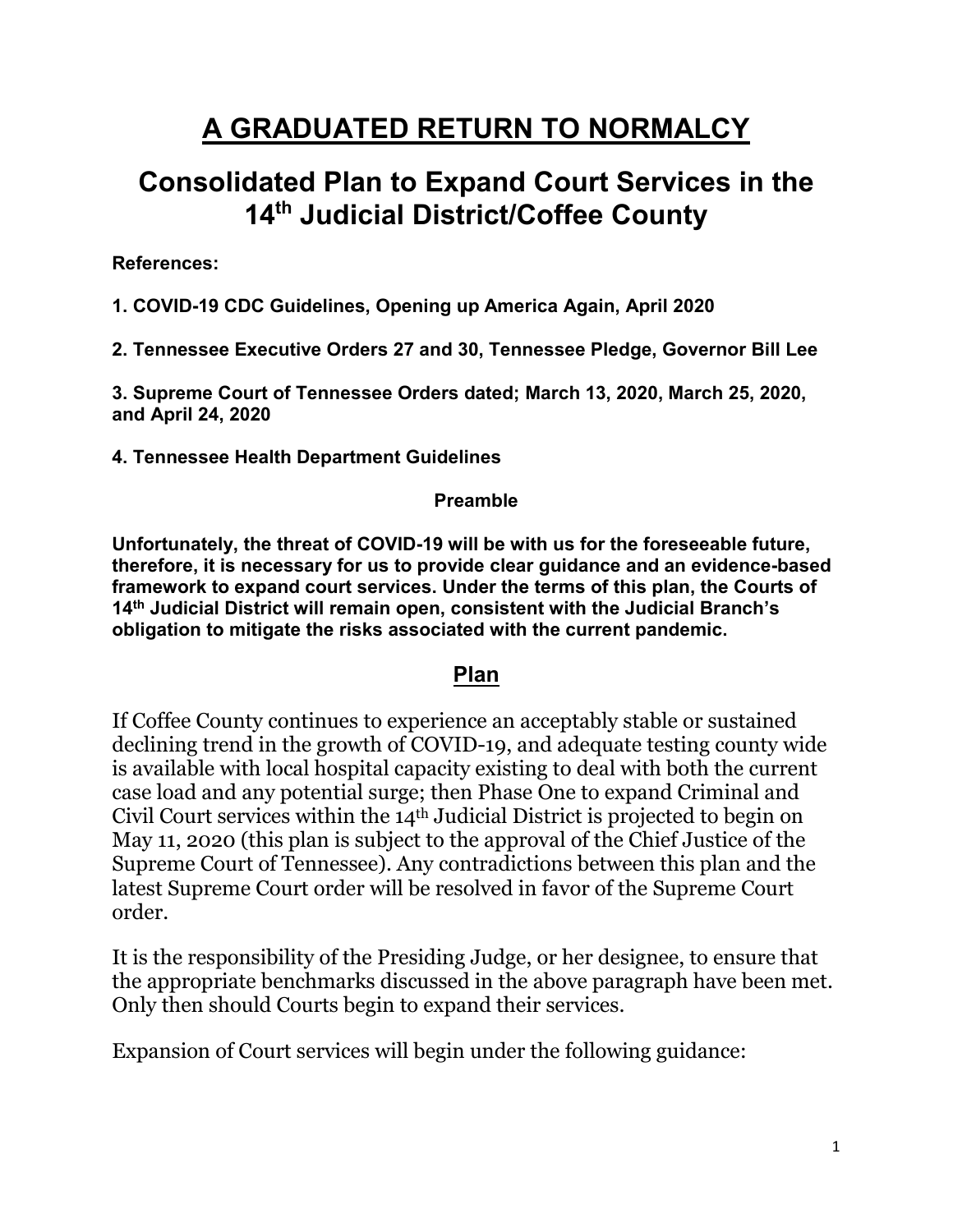#### **Phase One**

The following general guidelines are in effect for Phase One:

- Pursuant to the Supreme Court mandate, the suspension of jury trials shall remain in effect through at least Friday, July 3, 2020. Any exceptions must be based on extraordinary circumstances and approved by the Chief Justice of the Tennessee Supreme Court.
- Pursuant to Supreme Court recommendations, all Courts should continue to conduct as much business as possible by means other than in-person court proceedings. Courts are encouraged to continue and even increase the use of telephone, teleconferencing, email, video conferencing or other means that do not involve in-person contact.
- Pursuant to Supreme Court mandate, no judge, clerk, or other court official shall take any action to effectuate an eviction, ejectment, or other displacement from a residence during the effective dates of the current Supreme Court order based upon the failure to make a rent, loan, or other similar payment absent extraordinary circumstances as determined by a judge in a court of competent jurisdiction. Nothing in this order affects the obligations, terms, or conditions for payment under existing contracts. The same concern may not exist if a delinquent tax property or blighted property is unoccupied. Under those circumstances, a court may allow those matters to proceed at the court's discretion.
- In a first move toward normalcy, Courtrooms can be utilized for dockets and in-person hearings with no more than **10** people in a courtroom at any given time (e.g., litigants, attorneys, etc.) **plus** the necessary court personnel (e.g., judge, court reporter, security, clerk, etc.), while physical distancing is to be maintained. Benches are marked where seating is appropriate. Only attorneys and court personnel allowed in front of the bar while utilizing physical distancing. Wearing of cloth masks by staff and the public are encouraged. Court Officers are charged with ensuring compliance.
- Court officers and other staff shall ensure only litigants (check the docket) and attorneys are allowed past the security screens in the front lobby. Witnesses are only allowed by exception and when called, utilizing witness holding rooms when necessary.
- Sheriff's staff shall screen daily all staff and public that enter into the Justice Center with temperature and symptom checks. Employees and the public with temperatures of 100.4 degrees Fahrenheit should leave the premises immediately.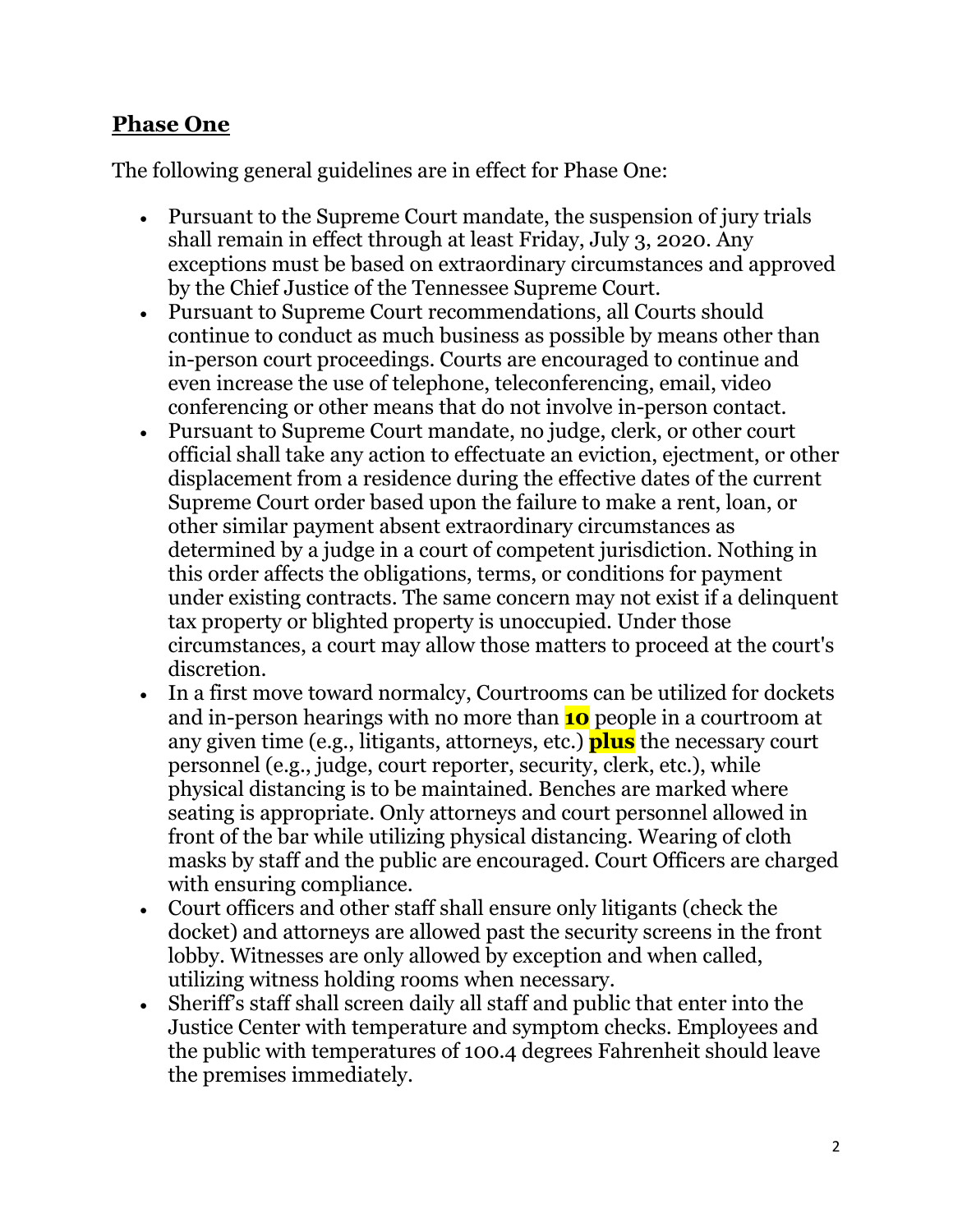- Court Officers shall post information about health precautions for attorneys, litigants, and staff (such as maintaining an appropriate physical distance). Hallway and stairwell doors shall remain open, 2 persons maximum in elevators (elderly and disabled only), hand sanitizer shall be utilized to the extent possible. All personnel advised to bring and wear appropriate mask over nose and mouth. Daily cleanings according to Tennessee Health Department guidelines of offices and courtrooms when used.
- Attorneys should advise litigants with any symptoms of illness to be tested and to stay home until they receive test results.

#### Justice Center

- Clerk's offices, probation and youth services and other offices in Justice Center shall continue to provide services through alternative means when feasible. Phone, electronic, and digital filing and payment systems utilized. Limited "in person" contact with the public by exception. If required, the office shall make arrangements through the front security desk.
- Clerk's offices will be at full staff and will provide manning of a front lobby "help desk" to facilitate litigant traffic, filings, and payment of fines and costs. Sheriff's office to provide desk and Plexiglas shield.
- Advise employees with any symptoms of illness to be tested and to stay home until they receive test results. Create policies that make it possible for these employees to isolate, quarantine, and/or work from home if feasible.
- Physical distancing must be maintained in all work spaces and common areas where possible. Daily cleanings according to guidelines.
- Sheriff's office to mark line and social distancing requirements in front lobby. Front Desk is also charged with tracking number of people in Justice Center and keeping that number at an acceptable level.

#### Circuit/Chancery/Probate Court

- A limited Grand Jury, with appropriate social distancing measures, will be conducted in May with the normal arraignment date.
- Pleas, arraignments, and other business for incarcerated defendants will continue to be accomplished by video means. Criminal dockets in Circuit will be limited to announcements, settlements and/or pleas. There shall be no cases set for "discussion only" unless approved by assigned judge. Attorneys are instructed to work/negotiate their cases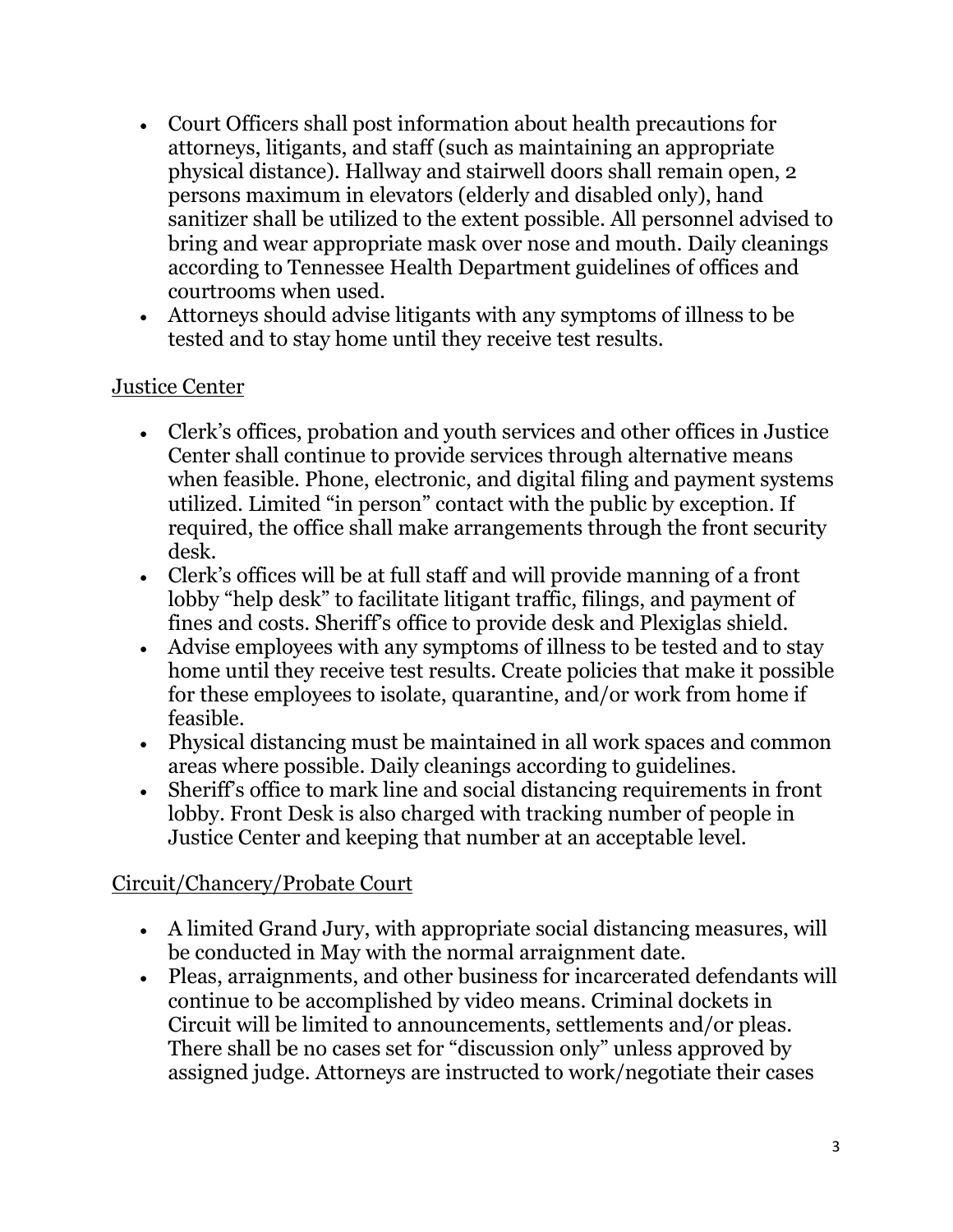outside of court time. Evidentiary motions and hearings will be set specially by the judge assigned if time sensitive.

- Cases set for status conference updates in Domestic or Probate Court will be handled by a written status report (form available on Chancery website)
- Uncontested divorces can now be approved via one affidavit signed by only one of the parties if all other appropriate agreements, orders, and/or plans are signed by both parties. It is intended that no attorney assisted uncontested divorce shall be heard in open court, except in extraordinary circumstances upon approval of the judge. Evidentiary motions and hearings will be set at a separate time by the judge assigned if time sensitive.
- Domestic defaults will be handled by normal procedures at 9am in court with corroborating witness testimony via affidavit if feasible.
- Domestic Pro Se matters will be handled in open court at 9am.
- If a Civil Motion, Criminal Motion, or Domestic docket is too large to limit numbers in the courtroom on any certain day; be prepared for dockets to be divided up by time slots. Notice will be provided. Default settings will remain set at 9am. Pro Se matters will also remain set at 9am. Motions requiring evidence will only be set by permission of the judge at a separate time.
- "In person" probates will continue to be suspended. Probates will be opened by a sworn Oath of Representative. This can be done by mail or appointment to deliver the original will.
- Appropriate cleaning of the court room using the Tennessee Health Department guidelines should occur before each use.

## General Sessions/Juvenile Court

- Orders of Protection will be heard daily. Hearings will be scheduled every thirty minutes beginning at 10:00.
- Pleas, arraignments, and other business for incarcerated defendants will continue to be accomplished by video means. Criminal dockets in General Sessions will be limited to announcements, settlements and/or pleas. There may be no time for discussion periods. Attorneys are instructed to work/negotiate their cases outside of court time.
- If a Criminal docket is too large to limit numbers in the courtroom on any certain day, be prepared for dockets to be divided up by time slots. Notice will be provided. In addition, on some Civil days when both Judges are available, the Judges may "split" the docket in an effort to hear cases as scheduled.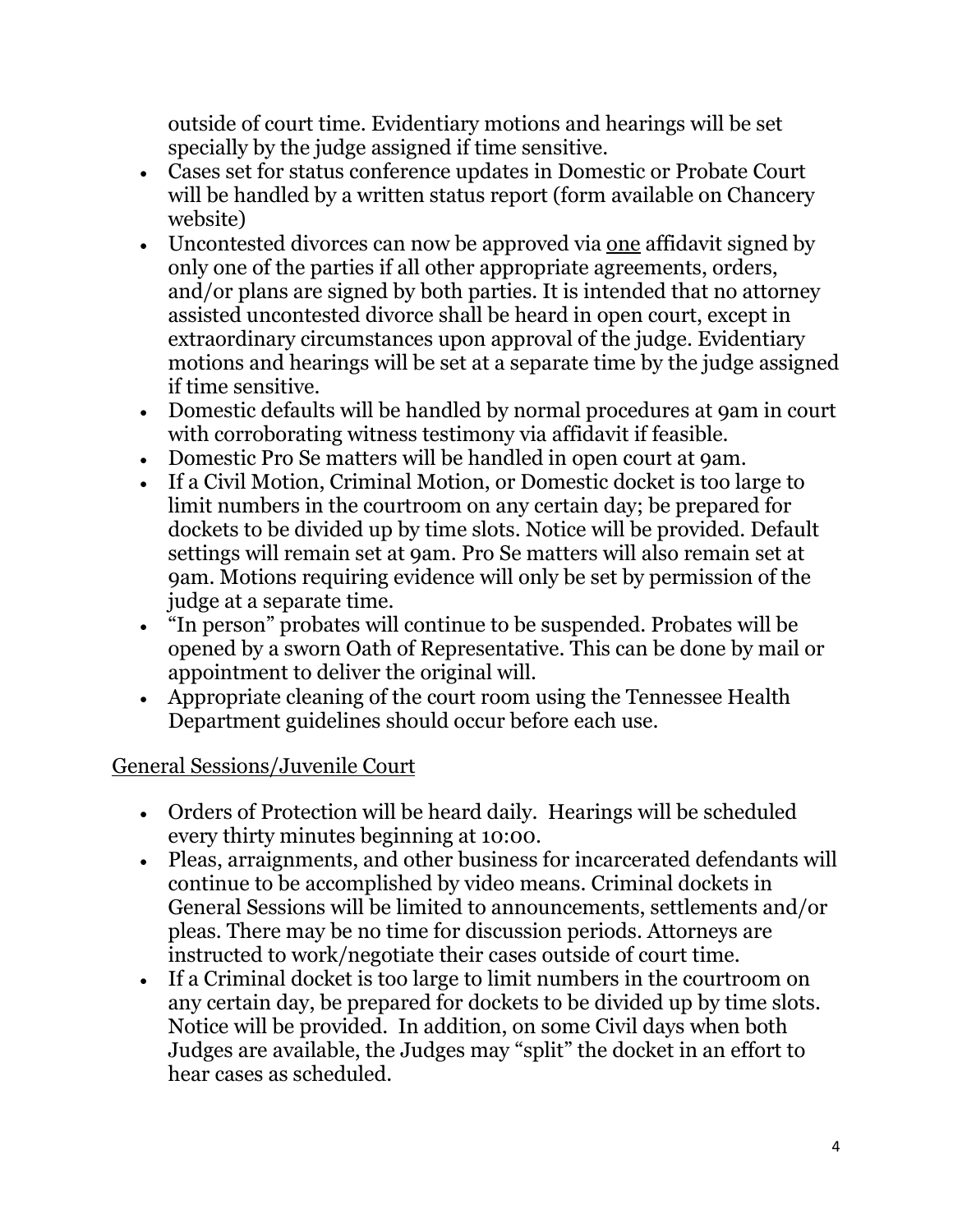- Traffic tickets will be heard as scheduled by limiting the number of contested traffic hearings to adhere to the maximum number of litigants in the courtroom.
- In Juvenile Court dependent/neglect cases, litigants are encouraged to conduct video conferences prior to any court hearing dates in an effort to reach an agreement. When no agreement can be reached, video hearings are strongly encouraged and can be utilized until further notice.
- Juvenile Court unruly/delinquent cases will be limited to announcements, settlements and/or pleas. There may be no time for discussion periods.
- Appropriate cleaning of the court room using the Tennessee Health Department guidelines should occur before each use.

### Municipal Courts/Tullahoma and Manchester

- There should be no more than 10 people in a courtroom at any given time (e.g., litigants, attorneys, etc.) plus the necessary court personnel (e.g., judge, court reporter, security, clerk, etc), Participants in Court will maintain physical distancing of at least 6 feet at all times while in City Hall and the courtroom. This should be implemented by marks on the floor while waiting to go through metal detector into the courtroom. In the courtroom this should be implemented by having seats marked.
- Depending on the number of chairs available at the 6ft spacing and average number of cases on the docket, a staggered docket in 30 minutes increments may be required. The Clerk and Chief of Police shall determine if that is necessary and if so, the method in which participants will be notified. If necessary each officer shall be assigned one of the 30 minute docket times for their citations and that time be noted on the citation.
- If during the check-in through the metal detector or at any time during Court, it comes to attention of a city staff member, that a person may be have symptoms consistent with COVID-19, they will be required to leave and their case reset. Hand Sanitizer shall be made available at all access points and the courtroom deputy and officers assisting with the metal detector and check-in shall wear approved mask. All others encouraged to use masks. Appropriate cleaning of the court room using the Tennessee Health Department guidelines should occur before each use.
- Consider reducing or imposing public service in a greater number of cases, or deferring payment of fines and costs.